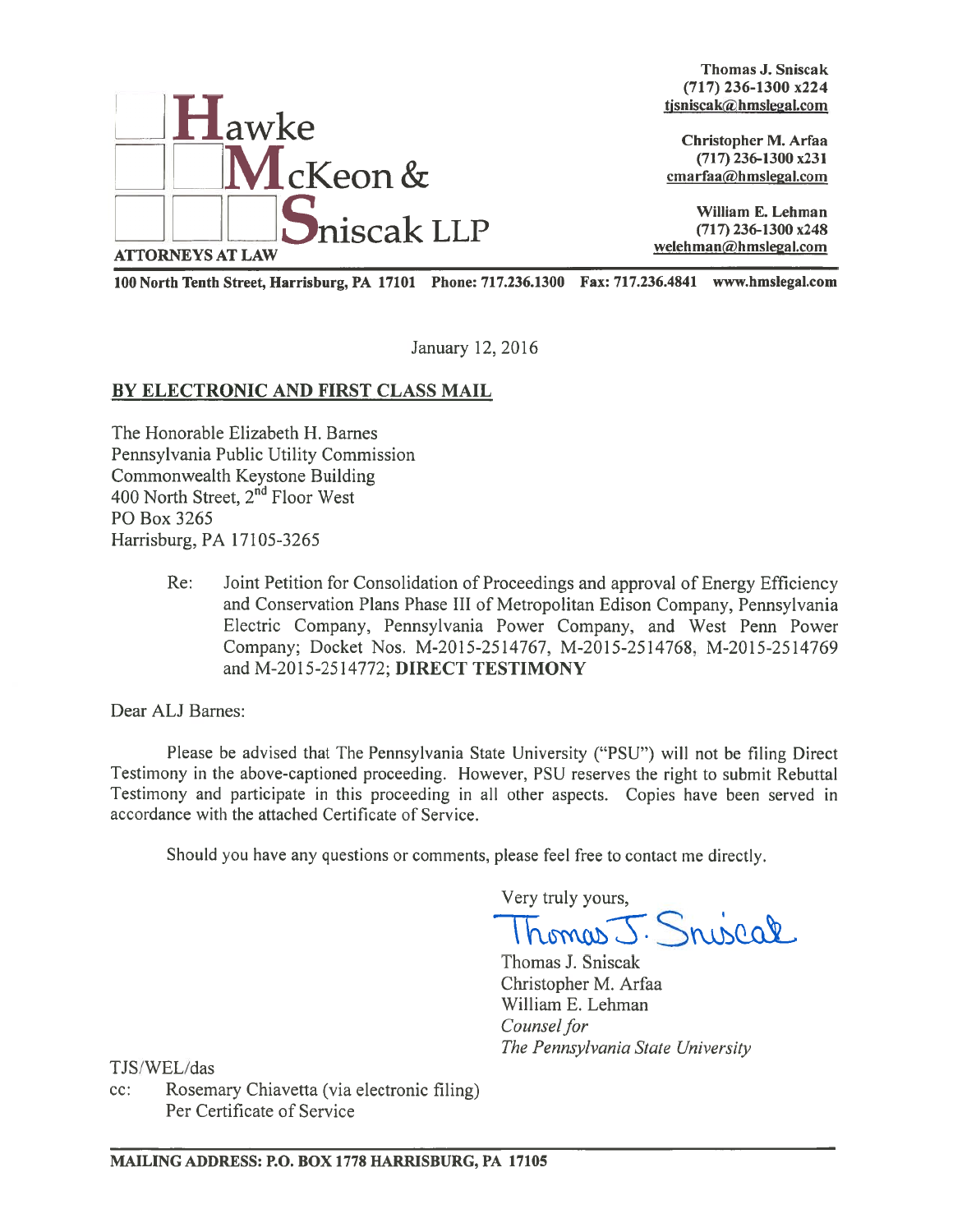#### CERTIFICATE OF SERVICE

## M-2015-2514767, M-2015-2514768, M-2015-2514769 and M-2015-2514772

<sup>I</sup> hereby certify that <sup>I</sup> have this day served <sup>a</sup> true copy of the foregoing document upon the parties, listed below, in accordance with the requirements of <sup>52</sup> Pa. Code § 1.54 (relating to service by <sup>a</sup> party).

## VIA ELECTRONIC AND FIRST CLASS U.S. MAIL

Kathy J. Kolich, Esquire Kolich & Associates, LLC 1521 Hightower Drive Uniontown, OH 44685 kjklaw@yahoo.com

John L. Munsch, Esquire FirstEnergy Service Company \$00 Cabin Hill Drive Greensburg, PA 15601 jmunsch(dfirstenergycorp.com

Patrick M. Cicero, Esquire Harry S. Geller, Esquire Joline Price, Esquire Elizabeth R. Marx, Esquire Pennsylvania Utility Law Project 118 Locust Street Harrisburg, PA 17101 pulp@palegalaid.net  $ipricepulp@palegalaid.net$  $emaryulp(*a*)<sub>p</sub>alegalaid.net$ 

Elizabeth Rose Triscari Deputy Small Business Advocate Office of Small Business Advocate 300 North Second Street, Suite 202 Harrisburg, PA 17101 etriscari@pa. g Christy M. Appleby, Esquire Darryl Lawrence, Esquire Office of Consumer Advocate 555 Walnut Street - 5" Floor Harrisburg, PA 17101-1923  $cappleby@paoca.org$ dlawrence@paoca.org

Johnnie E. Simms, Esquire Director and Chief Prosecutor Bureau of Investigation & Enforcement Commonwealth Keystone Building 400 North Street, 2nd Floor West Harrisburg, PA 17105-3265 iosimms@pa.gov